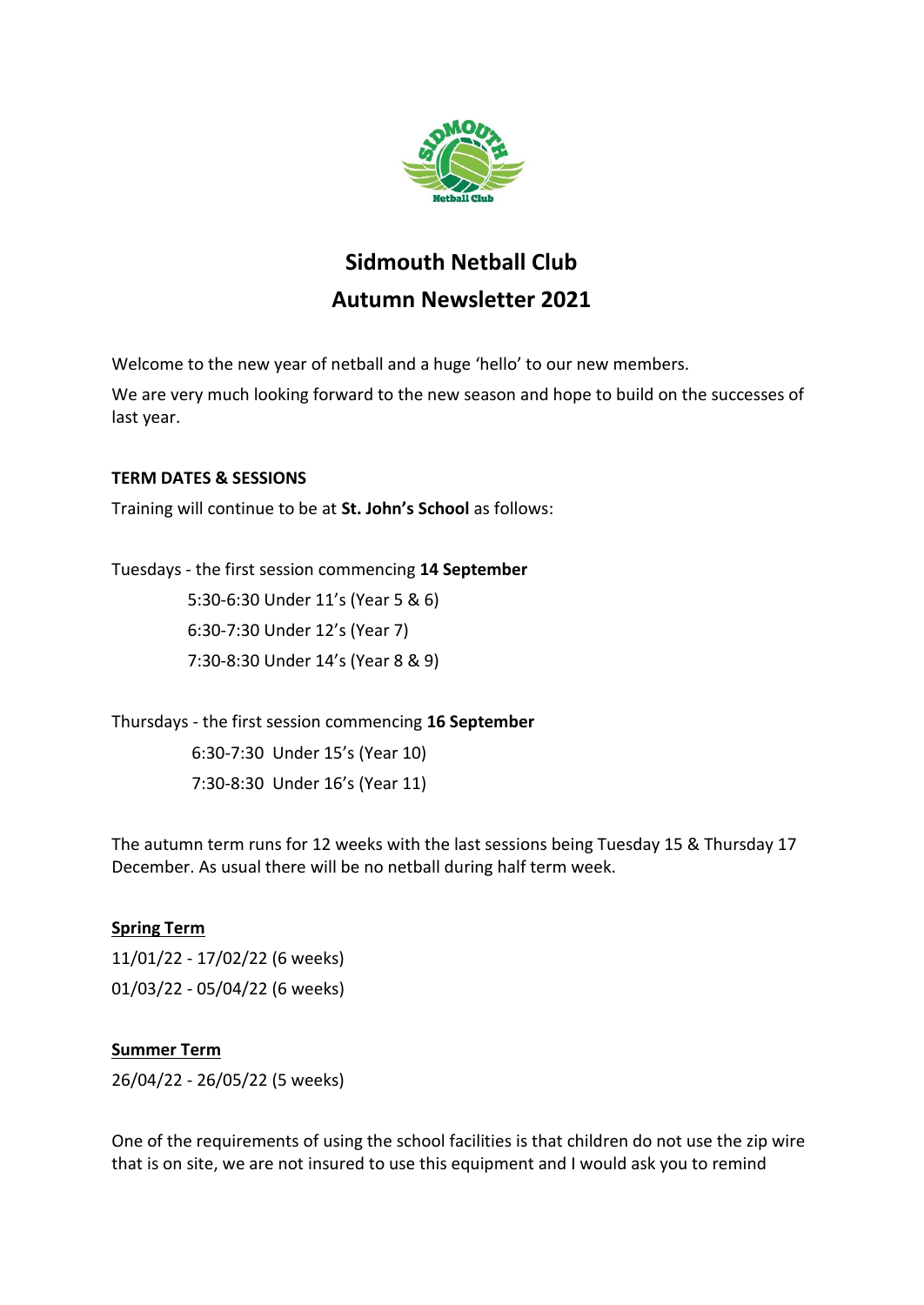children that when walking to and from the sports hall they remain on the path and do not use any other facilities at the school. If we do not abide by this requirement it could put the club in jeopardy.

#### **MEMBERSHIP FORMS**

We are moving to an electronic membership system using the google form attached. **It is imperative that ALL players fill in this new form even if they have been at the club for many years.**

Please follow the link below:

[https://docs.google.com/forms/d/e/1FAIpQLSf3yjuMZF4o7AQDqgGK-kO3SR6--](https://docs.google.com/forms/d/e/1FAIpQLSf3yjuMZF4o7AQDqgGK-kO3SR6--MjJkMyLn4FC1uHmBMQNfQ/viewform?usp=sf_link) [MjJkMyLn4FC1uHmBMQNfQ/viewform?usp=sf\\_link](https://docs.google.com/forms/d/e/1FAIpQLSf3yjuMZF4o7AQDqgGK-kO3SR6--MjJkMyLn4FC1uHmBMQNfQ/viewform?usp=sf_link)

## **SIDMOUTH NETBALL COMMITTEE**

Our committee is made up of parents and coaches who help in the day to day running of the club. We are always looking for parents to join us. Indeed, as we move back to training and competitive matches, we will once again need parents to step up and help the club by supporting the coaches in training and as team managers. **It was agreed at the AGM that without this support the coaches would be unable to run the sessions**. We will be in touch via email and facebook to gather support. At present, the committee is made up of the following:

Chair - Clare Johnson Treasurer - Sam Ward Secretary – Sarah Lovell Membership Secretary - Jo Cox Press Secretary – Helena Belcher Safeguarding Officer – Jo Rousseau Head Coach - Louise Hastie Coaches - Louise Hastie, Sandra Parnell, Natalie Pepperel Assistant Coaches - Sally Dutson, Maddie Johnson COVID Officer - Sandra Parnell

#### **FEES**

Fees for this season remain at **£80.00** per player. Fees can be paid in full before the start of the season or in 2 installments of £40.00 (one before the start of the season and the second in January 2022). Payment should be made using online banking into the Sidmouth Netball